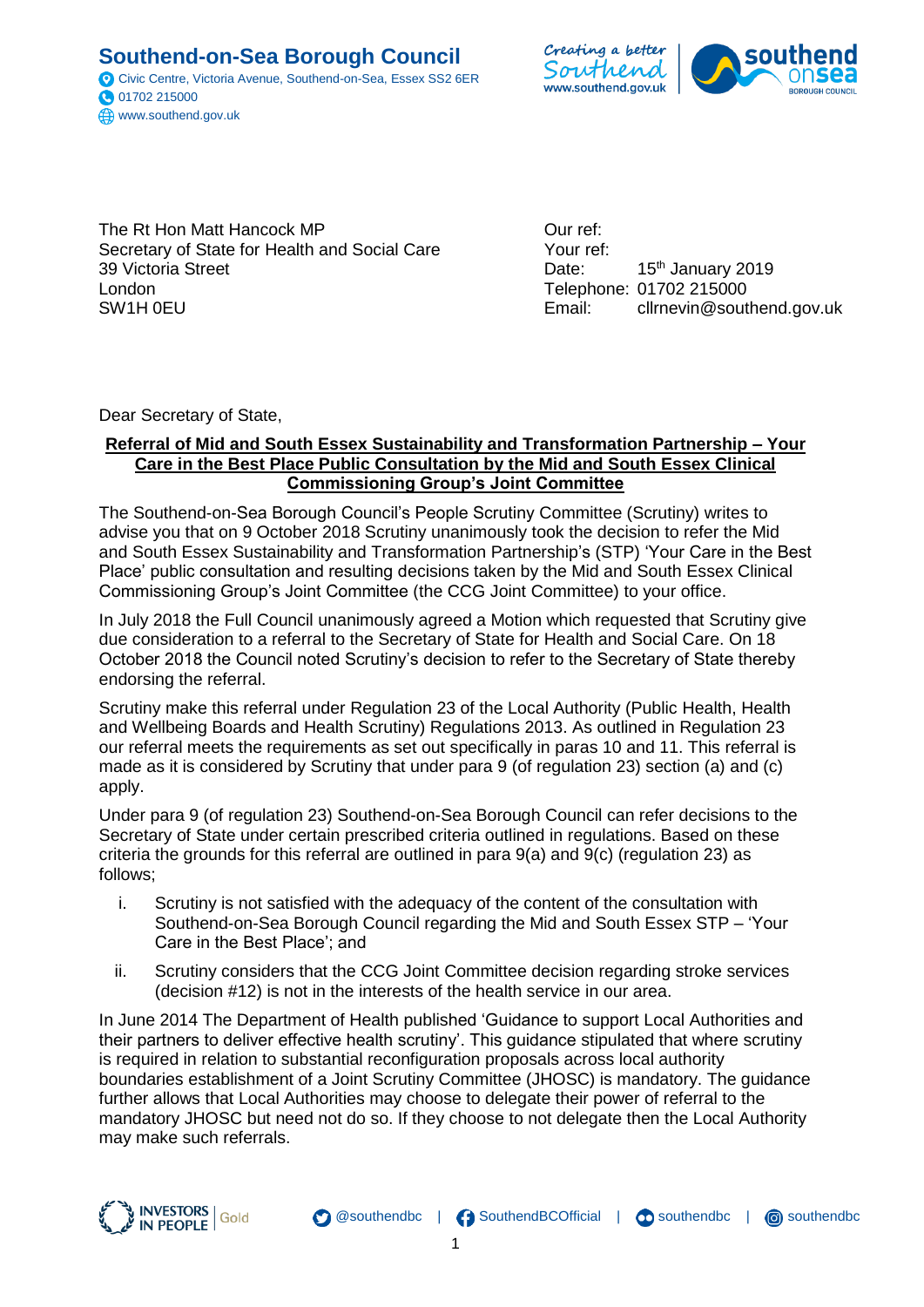I can confirm that, as an upper tier Local Authority, Southend-on-Sea Borough Council have formed a JHOSC with both Essex County Council and Thurrock Council. I can also confirm that the power of referral has been retained by each of the Local Authorities.

Prior to making this referral I can confirm that I have written to the CCG Joint Committee and informed the Committee of Scrutiny's decision to refer the STP to your office. The Committee was informed formally on 14<sup>th</sup> November 2018. The response from the CCG Joint Committee was considered but I did not feel that it changed the case for our referral. Both the letter and the Committees response is enclosed with this referral.

Also enclosed to this letter is a detailed supporting document outlining Scrutiny's grounds for this referral, a summary of its reasons and evidence to support this referral.

As Chair of Scrutiny I would ask that you give your full consideration to the issues raised by the Council following its' extensive and thorough work over many years with the STP and previously, the Essex Success Regime.

The detail of our referral is attached to this letter. Should you require any further information, please do not hesitate to contact Fiona Abbott, Statutory Scrutiny Officer, Southend-on-Sea Borough Council, [\(fionaabbott@southend.gov.uk](mailto:fionaabbott@southend.gov.uk) or 01702 215 104).

Scrutiny looks forward to your reply and we hope that your view on these issues will provide a way forward in support of better outcomes for the residents of Southend-on-Sea.

Yours sincerely,

Councillor Cheryl Nevin **Chair** People Scrutiny Committee Southend-on-Sea Borough Council Civic Centre Victoria Avenue Southend-on-Sea Essex SS2 6ER



SouthendBCOfficial | O southendbc | O southendbc

@southendbc |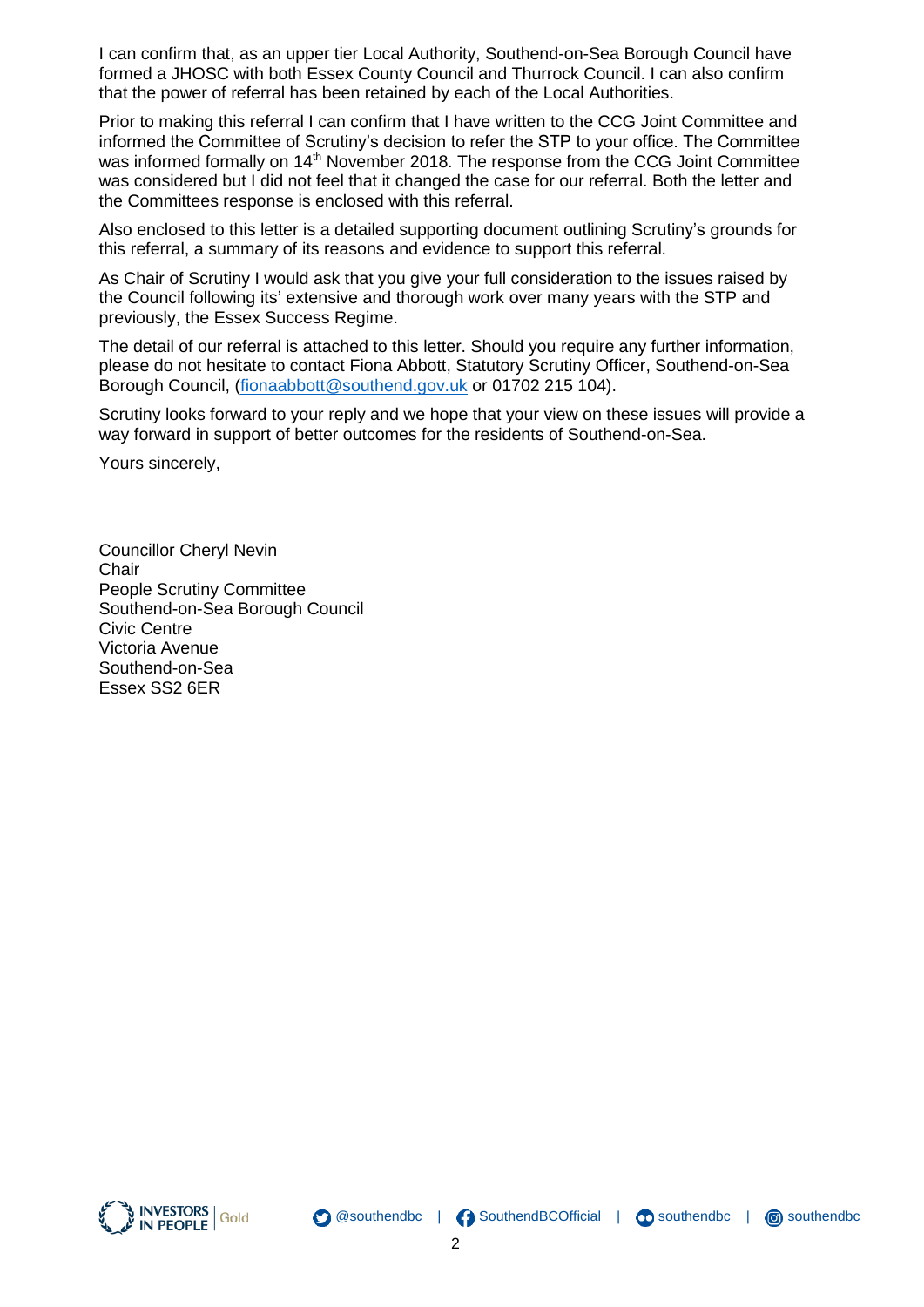# **Referral to the Secretary of State for Health and Social Care**

### **1 Grounds for the referral**

- 1.1 Under Regulation 23 of the Local Authority (Public Health, Health and Wellbeing Boards and Health Scrutiny) Regulations 2013 and in accordance with Paragraphs (10) and (11) Southend-on-Sea Borough Council (the Council) request that the Secretary of State for Health and Social Care considers our concerns regarding the Mid and South Essex STP (the STP) formal public consultation 'Your Care in the Best Place' and the subsequent decisions taken by the CCG Joint Committee.
- 1.2 The grounds for this referral are, and as stated under Paragraph 9(a) and 9(c) (of Regulation 23);
	- that we consider the content of the formal consultation with the Council to be inadequate; and
	- that we consider the proposed changes for stroke services will not be in the interests of health services in our area.
- 1.3 The reasons and evidence for the referral are laid out in detail below and the structure of this referral paper is as follows;
	- Context (section 2)
	- Summary of 'Your care in the best place' proposals (section 3)
	- CCG Joint Committee decisions (section 4)
	- Summary of our reasons for referral (section 5)
	- Our evidence (section 6)
	- Steps taken to reach agreement with CCG Joint Committee (section 7)

### **2 Context**

- 2.1 With a population circa 180,000, Southend-on-Sea (Southend) is one of the largest conurbations in the East of England. Southend, however, is changing. The Borough is becoming more ethnically diverse and the number of older people is increasing. The proportion of 65+s is currently higher than the national average and is set to significantly increase by 2025.
- 2.2 The level of child poverty and deprivation in Southend is worse than the England and Regional averages. In 2015, over a quarter of Southend residents lived within areas classified as being in the 20% most deprived in England.
- 2.3 Working age adults in Southend are more likely to struggle to find employment and more likely to rely on 'out of work' benefits than an adult in an average family in England. The same Southend adult is slightly more likely to smoke and have a poorer diet than the average person of working age in England.
- 2.4 Adults, of a working age, in Southend are more likely to suffer from anxiety and depression than the England average. This anxiety and depression is more likely to have an impact on associated children, who will, in turn, be more vulnerable to facing mental health conditions.
- 2.5 The proportion of people of excess weight is higher in Southend when compared to the England average, whilst levels of physical activity are lower by comparison.
- 2.6 Older adults, in Southend, are more likely to smoke, have a poorer diet and to suffer from multiple long-term health conditions. As the average older adult ages, they are also more likely to suffer from dementia.
- 2.7 In Southend, the average life expectancy is close to the England average but the cumulative effect of lifestyle behaviours and socioeconomic background are apparent at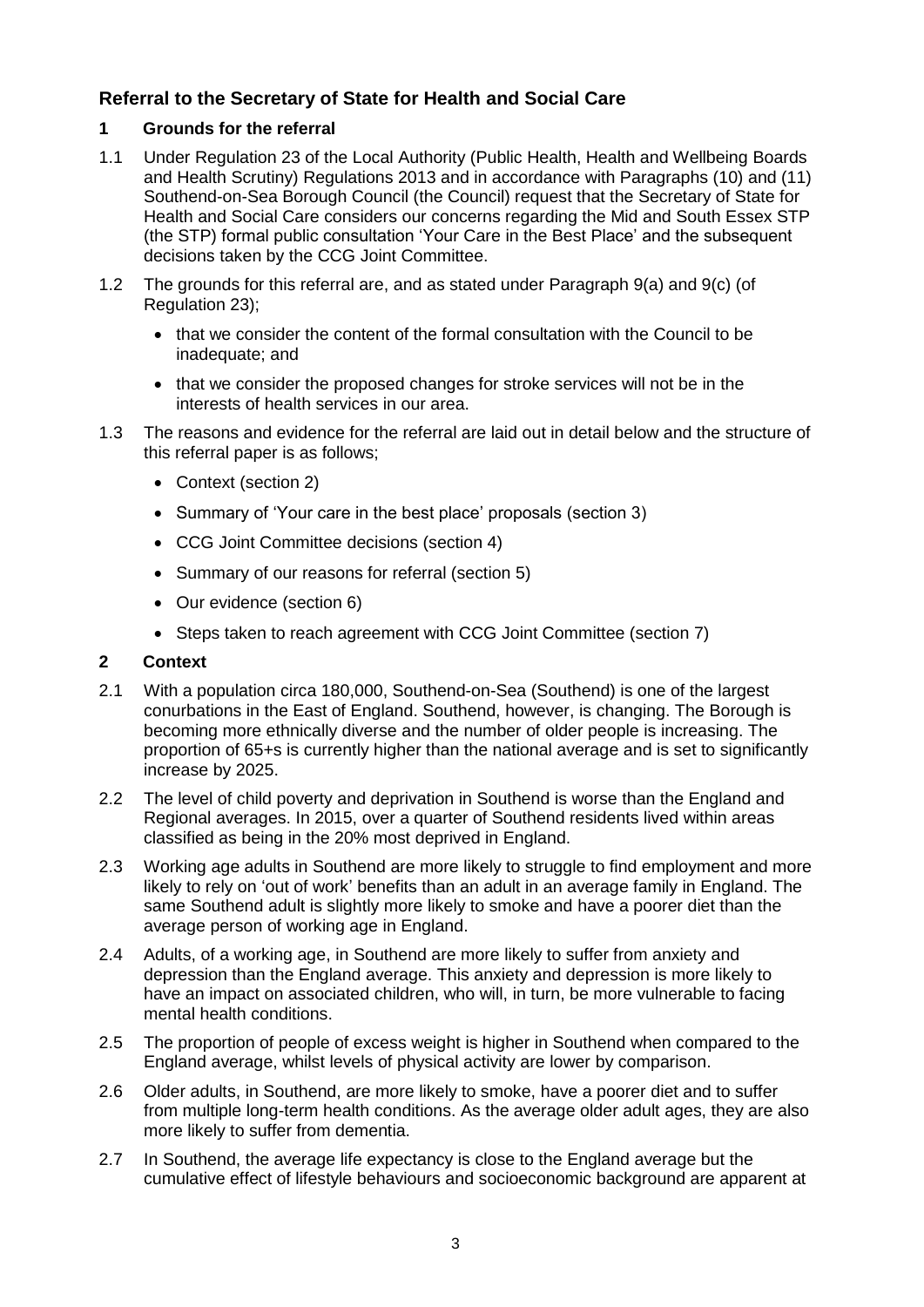the end of life. The difference in longevity is marked between those living in the most and least deprived areas in Southend.

- 2.8 In the most deprived areas of Southend, life expectancy drops by 11 years for men and 10 years for women. For men and women, over 60% of the deaths which account for the difference in life expectancy between the most and the least deprived wards are lifestyle related death caused by cancers, and circulatory and chronic diseases.
- 2.9 While the outlook for most families in Southend is good, the health and wellbeing of families from relatively deprived parts of Southend lags behind those from more affluent areas. The gap emerges for those in their school years, widens for those dealing with the realities of adult life and is keenly felt by those in old age.
- 2.10 In addition to Southend's demographics, visitors to Southend continue to grow at a fast rate, Southend has an international airport and one of the busiest lifeboat stations in the country. The results from the 2017 Economic Impact Assessment have shown that tourism in Southend has rapidly grown. In 2017 more than 7.5million trips were undertaken to Southend. So at various times throughout the year the demands on Southend's health system increases dramatically depending on the mix of visitors and residents.

### **3 Summary of 'Your Care in the Best Place' proposals**

- 3.1 The proposals led by Mid and South Essex STP, aim to build up GP and community services over the next 5 years and extend the range of professionals and services in local GP practices. At the same time, it is proposed to change and improve the way the three Mid and South Essex hospitals at Southend, Basildon and Broomfield work.
- 3.2 The flow through hospitals, the wait in A&Es and the wait for discharge from hospital are all at unacceptable levels in Mid and South Essex. The proposals aim to address these challenges.
- 3.3 Specialist care is also addressed in the proposals with the aim of continuing to provide and improve the levels of specialist care. The proposals aim to create larger specialist teams by bringing together the resource and expertise across the three hospital sites. Through doing this the challenge of workforce development, transport and investment is recognised by the proposals.
- <span id="page-3-0"></span>3.4 The public consultation took place between November 2017 and March 2018 and the following principles and proposals under each of them were consulted on;
	- **Principle 1**. The majority of hospital care will remain local and each hospital will continue to have 24 hour A&E department that receives ambulances;
	- **Principle 2**. Certain more specialist services which need a hospital stay should be concentrated in one place, where this would improve care and chances of a good recovery;
	- **Principle 3**. Access to specialist emergency services, such as stroke care, should be via the local A&E, where patients would be treated and, if needed, transferred to a specialist team which may be in a different hospital;
	- **Principle 4**. Planned operations should, where possible, be separate from patients who are coming into hospital in an emergency; and
	- **Principle 5**. Some hospital services should be provided closer to patients either at home or in a local health centre.
- 3.5 No alternative options were provided by the STP, nor did the STP invite those being consulted with to propose alternative options.
- 3.6 An independent report looking at responses to the public consultation was published on 22 May 2018. The report produced by specialist consultation analysts, The Campaign Company, provides a breakdown of both the process and responses to proposals aimed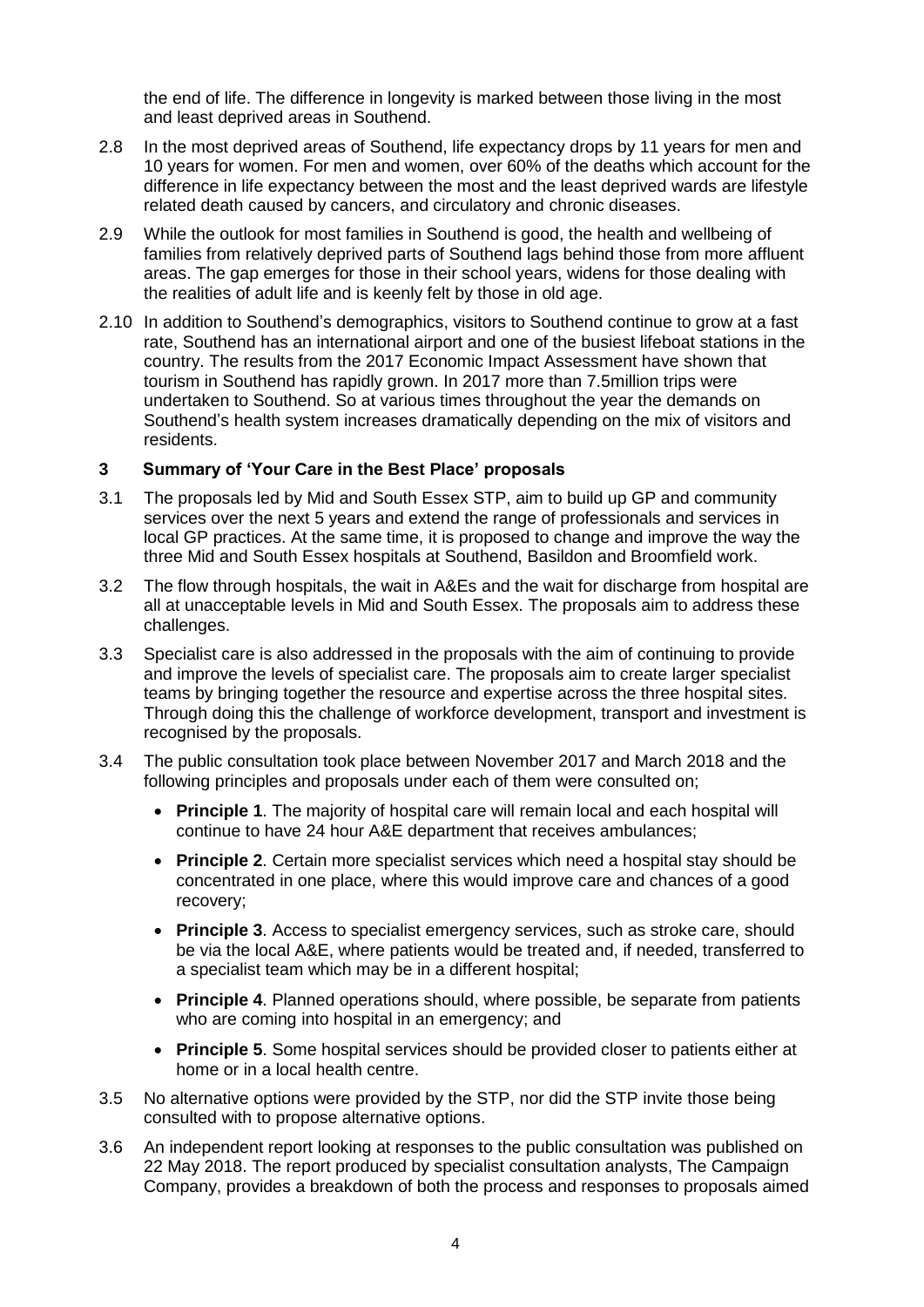at strengthening and improving health and care services in the community and in the three hospitals serving mid and south Essex.

- 3.7 The analysis indicates there is broad agreement with the overall principles described in the consultation and as per **para [3.4.](#page-3-0)**
- 3.8 The analysis identifies some local differences, particularly that there was less general agreement with the proposals from those living in the NHS Southend CCG area.
- 3.9 The analysis report has also shown key themes of concern particularly in the areas of;
	- Transport and accessibility of services:
	- Shortages in workforce to deliver a sustainable service; and
	- The need for more detailed and costed plans so that stakeholders can better understand how the STP vision will work in practice.
- 3.10 The 16-week consultation saw 16 large scale public meetings with circa 700 people attending in total, and 40 deliberative workshops and specific events for people who were most likely to be affected by the proposals.
- 3.11 750 people took part in an independently commissioned telephone survey conducted with a demographically-balanced section of the population across mid and south Essex to ensure that the consultation process accurately captured the views of the wider population. The independent report notes that 15 people (of the 750) had 'heard a lot about the STP' whilst 37 people had 'heard a little'. Of all those who had 'heard about' the STP only 15 people had read the consultation document.
- 3.12 This suggests that the STP had failed to communicate and consult effectively with the local residents across the STP footprint.
- 3.13 In total, it is estimated that circa 3,500 (of a total population of circa 1.2M) people took the opportunity to participate. This equates to circa 0.3% of the mid and south Essex population having engaged in the public consultation.
- 3.14 The independent report outlines the process conducted by the CCG Joint Committee and recognises that the overall response cannot be seen as representative of the population but is representative of interested parties who were made aware of the consultation and were motivated to respond.

#### **4 CCG Joint Committee decision**

- 4.1 On 6 July 2018 a CCG Joint Committee meeting was held resulting in the following decisions;
- 4.2 **Decision 1** Consultation process. Decision taken that the Joint Committee and its constituent CCGs have met their statutory duties and ensured an effective and robust public consultation.
- 4.3 **Decision 2** Consultation principles CCG Joint Committee noted the five principles for change, upon which the public consultation was based.
- 4.4 **Decision 3** A&E departments. Decision taken that the three A&E departments will continue to operate 24 hours a day and receive blue light ambulances. Trained teams will meet the particular care needs of:
	- Older and frail people
	- Children
	- Patients in need of urgent medical treatment
	- Patients in need of urgent surgical treatment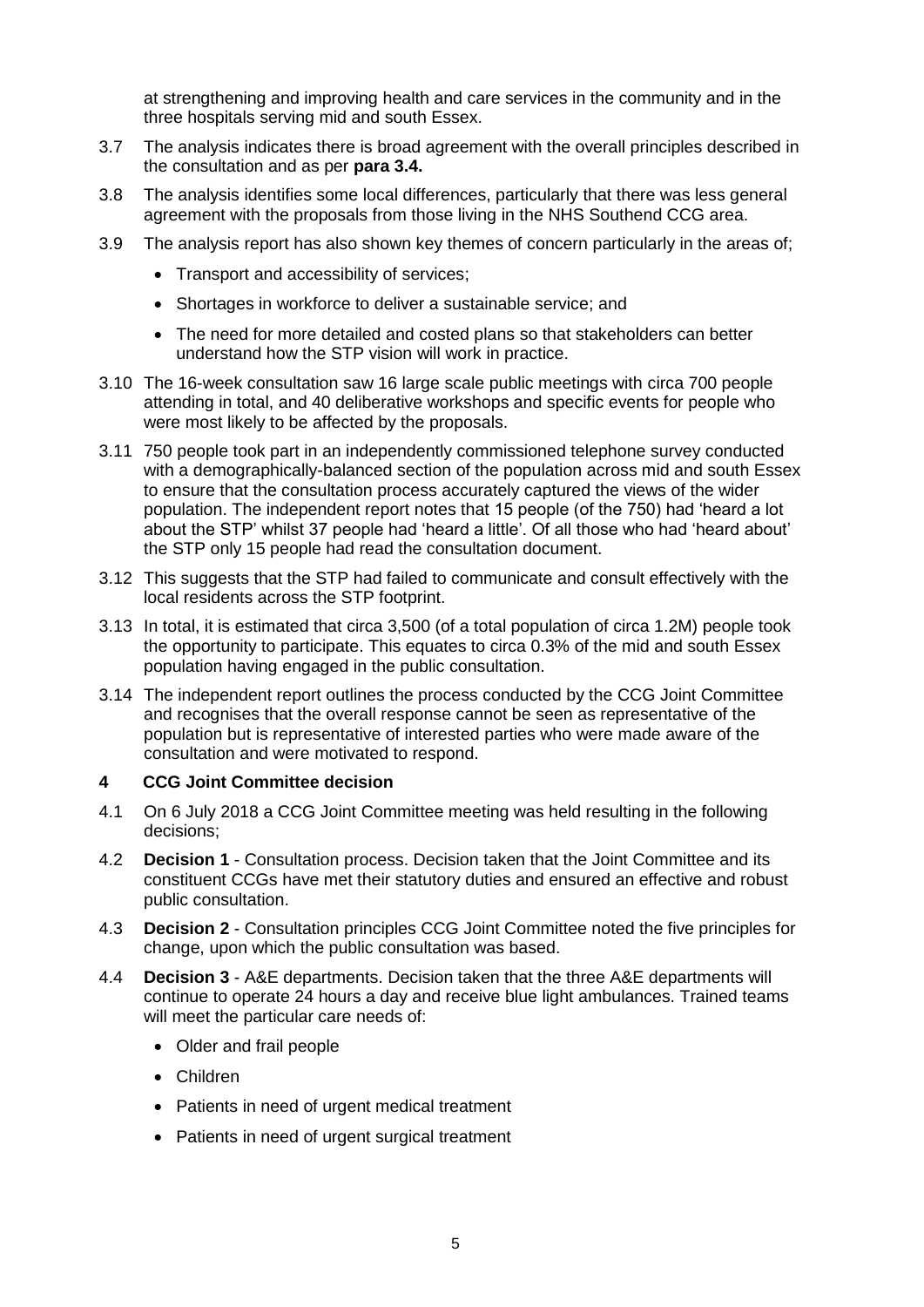- 4.5 **Decision 4** Treat and Transfer (clinical transport). Decision taken to approved treat and transfer to specialist services, where appropriate. Changes in specialist services will not begin until a suitable clinical transfer service is in place.
- 4.6 **Decision 5** Complex gynaecology (women's services). Decision taken that
	- Gynaecological cancer surgery will be located at Southend Hospital
	- Complex gynaecological surgery (including uro-gynaecology) will be located at Southend and Broomfield Hospitals.
- 4.7 **Decision 6** Complex respiratory services (for complex lung problems). Decision taken that inpatient care for patients with complex respiratory conditions will be located at Basildon Hospital.
- 4.8 **Decision 7** Complex kidney disease. Decision taken that inpatient care for patients with complex kidney disease will be located at Basildon Hospital. Very complex care, such as kidney transplants, will continue to be provided in specialised centres in London and elsewhere.
- 4.9 **Decision 8** Vascular services (for arteries and veins). Decision taken that a specialist vascular hub will be developed at Basildon Hospital. The abdominal aortic aneurysm (AAA) screening service will remain at Southend Hospital, which already serves the whole of Essex.
- 4.10 **Decision 9** Cardiology services (for complex heart problems). Decision taken that quicker access to the range of treatments offered at the existing Essex Cardiothoracic Centre in Basildon.
- 4.11 **Decision 10** Gastroenterology services (digestive system). The original proposal for complex gastroenterology was not put forward for a decision at this stage.
- 4.12 **Decision 11** Complex general surgery. Decision that;
	- Surgery for some complex emergency general surgical conditions, such as upper gastrointestinal procedures will be located at Broomfield Hospital.
	- Complex colorectal surgery will be located at Broomfield and Southend Hospitals.
- 4.13 **Decision 12** Decision taken that stroke care for patients showing symptoms of a stroke will continue to be via the nearest A&E, where patients will be assessed, stabilised and treated, if clinically appropriate. Patients who have had a stroke will then transfer to Basildon Hospital for a short (approximately 72 hour) period of intensive nursing and therapy support. Should a patient be confirmed as suffering from a bleed on the brain, they will continue to be transferred to a specialised designated centre, as now. This would either be Queen's Hospital, Romford, or Cambridge University NHS Foundation Trust in Cambridge. The CCG Joint Committee strongly supported the ambition to develop a mechanical thrombectomy service. This is a technique that can physically remove a clot from a blood vessel.
- 4.14 **Decision 13** Orthopaedic surgery (for bones and joints). Decision taken that;
	- Planned orthopaedic surgery, such as hip and knee replacements, will be at Southend Hospital for people in south Essex and at Braintree Community Hospital for people in mid Essex.
	- Emergency orthopaedic surgery, such as a serious fracture requiring a hospital stay, will be at Basildon Hospital for south Essex and at Broomfield Hospital for mid Essex.
	- Planned complex wrist surgery will be at Southend Hospital and complex emergency wrist surgery will be at Basildon and Broomfield Hospitals.
	- Further work will test the viability of planned inpatient spinal surgery at Broomfield and Southend Hospitals.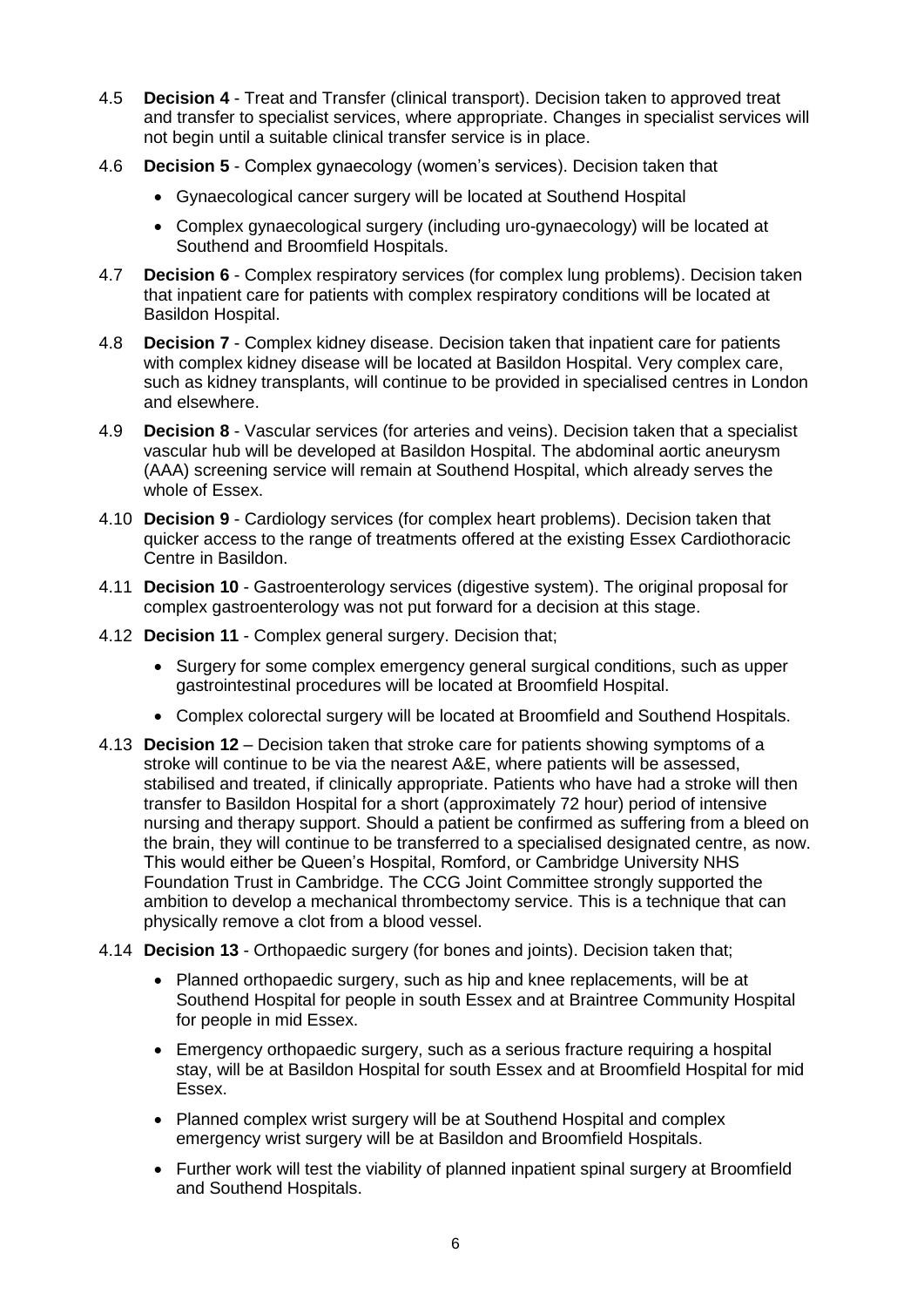- 4.15 **Decision 14**  Urology (e.g. for kidney, bladder and prostate problems). Decision taken that;
	- Cancer surgery will be at Southend Hospital
	- Complex (non-cancer) emergency urological conditions will be treated at Broomfield **Hospital**
	- Complex uro-gynaecological treatment will be located at both Southend and Broomfield Hospitals.
- 4.16 **Decision 15** Orsett Hospital Services currently provided at Orsett Hospital will be transferred to a range of locations within Thurrock, Basildon and Brentwood, enabling the closure of Orsett Hospital. Planning will be in partnership with the local community, including a "People's Panel" supported by Healthwatch organisations in Thurrock and Essex. The Orsett Hospital site will not close until the new services are in place at the agreed new locations.
- 4.17 **Decision 16** Family and carer transport. Decision taken that the hospitals will take reasonable steps to support patients, their families and carers, to travel to a more distant hospital, if required. The priorities are to:
	- Work with local authority transport planners to enhance existing public transport
	- Consider the development of a shuttle bus that could include some of the community hospitals as well as the main hospital sites
	- Expand existing community transport and voluntary car schemes
	- Provide better information for patients and families on all forms of transport
- 4.18 **Decision 17**  Capital funding. Decision that £118 million in capital funding is earmarked in central funds to support the hospital changes, plus an additional £12 million being raised locally through the disposal of local assets.
- 4.19 **Decision 18** Implementation oversight. Decision that there will be an Implementation Oversight Group, which will include patient and public representatives.
- 4.20 **Decision 19** Continued engagement Decision that communication and engagement will continue with patients, public, staff and stakeholder organisations.

### **5 Summary of reasons for the Referral**

The Councils' position;

- 5.1 Prior to public consultation the Council had proactively engaged with the STP, ensuring that the STP was invited to a number of different meetings and committees. The Council have consistently supported areas of the STP that would improve outcomes for Southend residents and have consistently challenged proposals from the STP that would reduce outcomes, for example, the Council robustly challenged the STP proposals to reconfigure the A&E department at Southend Hospital set out in the original proposals prior to formal public consultation.
- 5.2 During the process of public consultation the Council formally responded with a report that acknowledged the need for transformation within health services across the STP footprint and offered support for the STP proposals once the proposals had been sufficiently developed. The Council highlighted six areas of concern to the CCG Joint Committee and specifically noted that insufficient information had been made available by that Committee for the Council to take an informed position regarding the STP proposals. Further, the Council welcomed the opportunity to work in partnership with the STP to ensure specific areas of concern were addressed.
- <span id="page-6-0"></span>5.3 The six areas of concern were;
	- stroke services: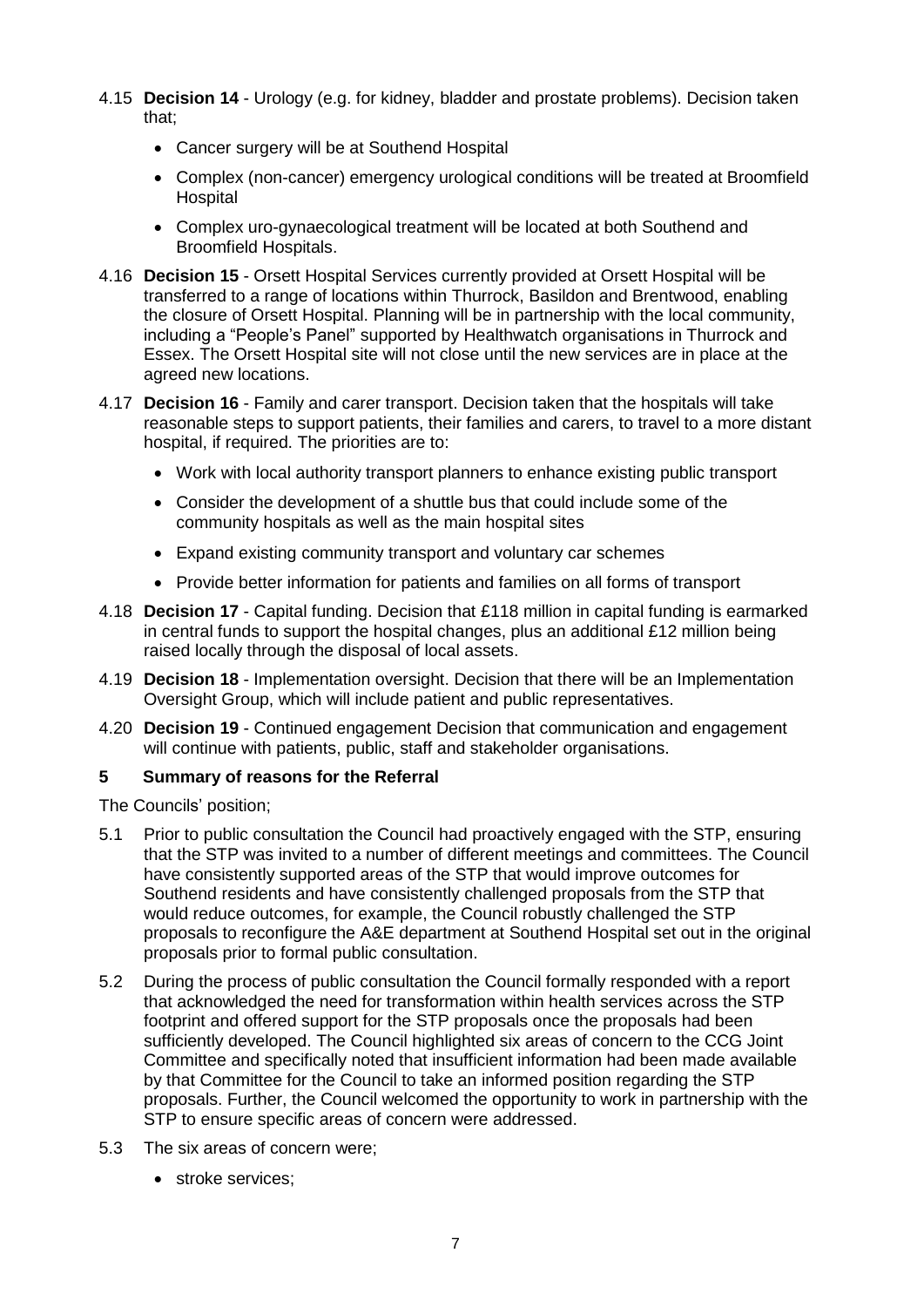- investment in Localities:
- transfers and transport;
- consolidated discharge and repatriation;
- capital investment; and
- workforce.
- 5.4 On 6 July 2018 the CCG Joint Committee made decisions following recommendations made by the STP programme. These recommendations were made following consideration of the public consultation, clinical senate reports and developed proposals for each of the recommendations.
- 5.5 Following the CCG Joint Committee decision making process, at the Southend Council meeting on 19 July 2018 a 'motion' was unanimously supported by all Councillors present and carried reiterating the concerns outlined in the Council's response to the STP proposals and further expressing concern at the public consultation process and how it had reached only a small fraction of the population within the STP footprint.

### Rationale for referral

- 5.6 The Council fully recognise that the challenge within mid and south Essex for the provision of health and care services is difficult and extremely complex. The Council further recognise that the current provision of health services within the STP footprint is unsustainable. Reports published by the Council evidence this recognition. Throughout the engagement with the STP, the Council has acknowledged that some of the STP proposals will deliver better outcomes for the residents of Southend. For example, the enhancement of centrally provided specialist services that are not currently provided in Southend Hospital and circa £40M capital investment will, undoubtedly, provide better outcomes.
- 5.7 Throughout the Councils' engagement with the STP and in the absence of a public consultation regarding a series of options, the Council have continually requested evidence that supports the proposals and evidence that supports the decisions from both a clinical and enabling perspective. The Council's challenge has been 'what are the detailed plans for workforce which will support the delivery of the proposals? What are the detailed plans for transport (patients, family, friends, carers etc.) which will support the delivery of the proposals?'
- 5.8 The Council believe that the CCG Joint Committee should reconsider their decisions on the following grounds;

Inadequacy of the content of the consultation with the Council

- 5.9 Insufficient detail to support the decisions made by the CCG Joint Committee regarding **transport** (patients, friends, family and carers), **discharge and repatriation procedure**; **workforce**, **investment** and **implementation** have been provided by the CCG Joint Committee. The Council require this information to reach an informed position on the proposals.
- 5.10 Despite numerous offers from the Council to support and develop, in partnership, alternative options for consideration the process of public consultation presented the proposals as the only option for consideration. There were **no other options** upon which the CCG Joint Committee consulted.
- 5.11 There has been a perceived lack of clarity regarding both the decision making process and evidence to support decisions led by the CCG Joint Committee, which has manifested itself through**; inconsistency in accountability**; **disagreement from clinicians** regarding the proposals; and **inconsistent communications** from both the CCG Joint Committee and the Mid, Southend & Basildon Group Hospitals.

Decision #12 (stroke not in the interests of health services in Southend)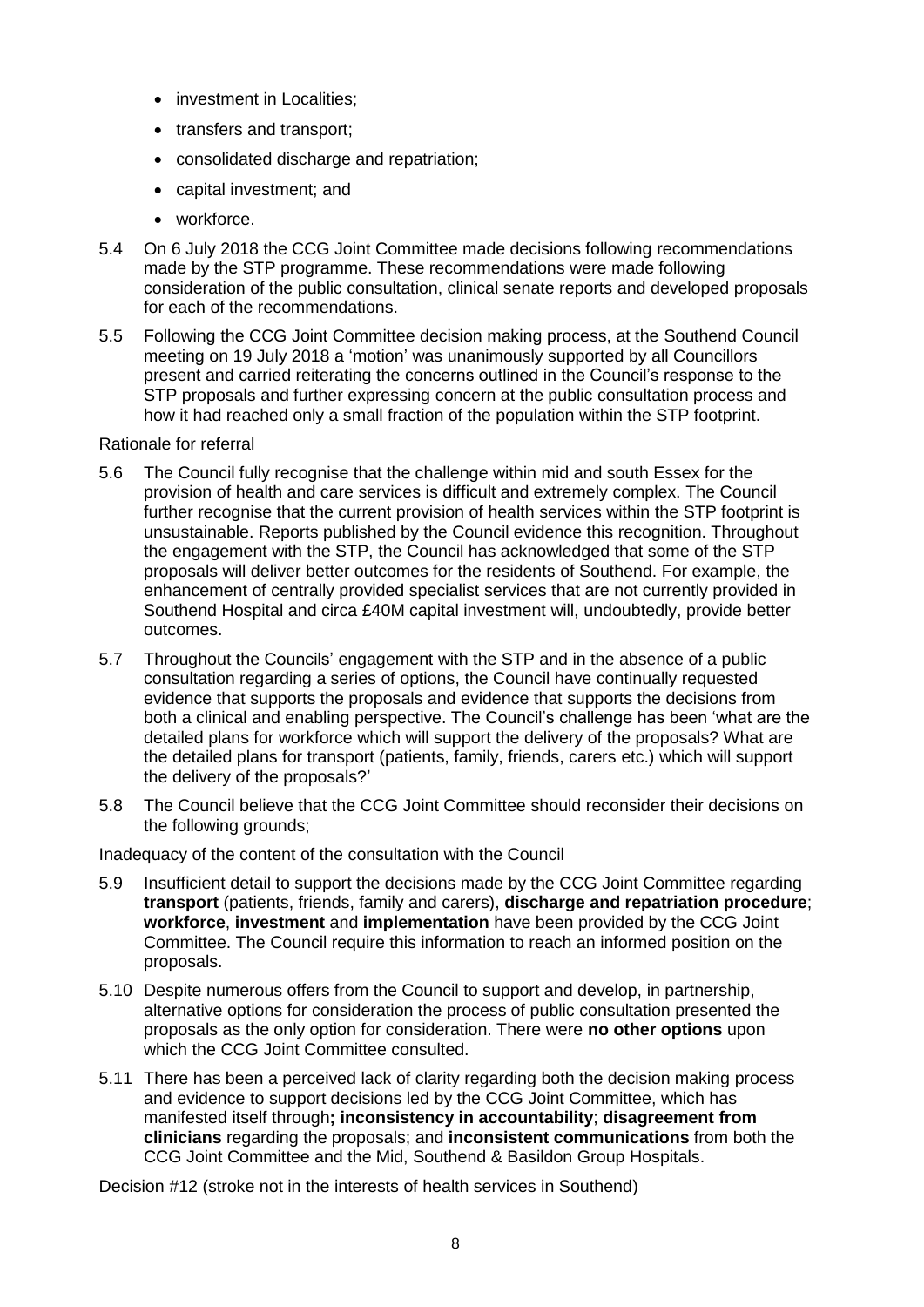- 5.12 The Borough of Southend has an undeniable challenge regarding strokes. The **demand for stroke services and occurrence of stroke** in Southend does not support the relocation of a specialist stroke rehabilitation service away from Southend Hospital. Further, evidence to support the co-location of specialist medical services has not been provided by the CCG Joint Committee despite numerous requests from the Council.
- 5.13 There is an **established stroke service infrastructure in Southend**. The Council is of the opinion that the established infrastructure has not been considered in the development of the STP proposals.
- 5.14 The plan for the workforce required to deliver decision #12 is not sufficiently developed to support the decision.
- 5.15 Due to the fact that no options were consulted upon during the public consultation there is **no evidence to suggest that Southend Hospital**, as an option to locate a specialist stroke service, **was considered**.

### **6 Evidence**

Inadequacy of the content of the consultation with the Council;

Transport plans

6.1 The Council acknowledge that the process required to develop plans for transport is complex. Decisions #4 and #16 concern decisions taken by the CCG Joint Committee relating to transport for patients (treat and transfer); family / carer transport.

Treat & Transfer

- 6.2 The Council recognise that the transport plans for 'treat and transfer' are a continuation of current operational procedures. There are also new plans for reconfigured specialist treatments. The Council further recognise that any STP plans re 'treat and transfer' to accommodate increased volume need to be robust, evidenced, well-resourced and tested.
- <span id="page-8-0"></span>6.3 Whilst the CCG Joint Committee have provided a broad range of evidence and detailed operational procedures to develop the proposals for 'treat and transfer' the Council have continually requested information to support these plans: specifically, in respect of (1) resourcing plans; (2) finance plans; and (3) implementation plans for the treat and transfer of patients.
- 6.4 During the course of consultation with the Council the information outlined in **para [6.3](#page-8-0)** has been requested at a number of both meetings and formal public committees. For example, at the Southend Health and Wellbeing Board in January 2018 representatives of the STP presented the treat and transfer plans and the volume anticipated as a result of the reconfiguration of acute services. When challenged, the evidence to support the plans and the detailed information required to ensure the implementation was not available. In subsequent private and public meetings since January 2018 the required information has still not been made available.

Family / carer transport

- 6.5 Through the Councils' locally elected Councillors' engagement within local communities concern has been raised by Southend residents regarding the STP plans to transport family and carers to visit patients at either one of the three hospitals. The Council recognise that this would only be in the case of patients who have been subject to the 'treat and transfer' model. The Council anticipate that these proposals will have significant impact on the residents of Southend and have therefore sought detailed assurance from the CCG Joint Committee throughout the process of consultation and engagement. This assurance, despite numerous requests, has not been provided.
- 6.6 The assurance required focuses on the CCG Joint Committee supplying information and evidence that enables the Council to have a full and detailed understanding of the volume of residents that this will impact on and for the Council to fully understand the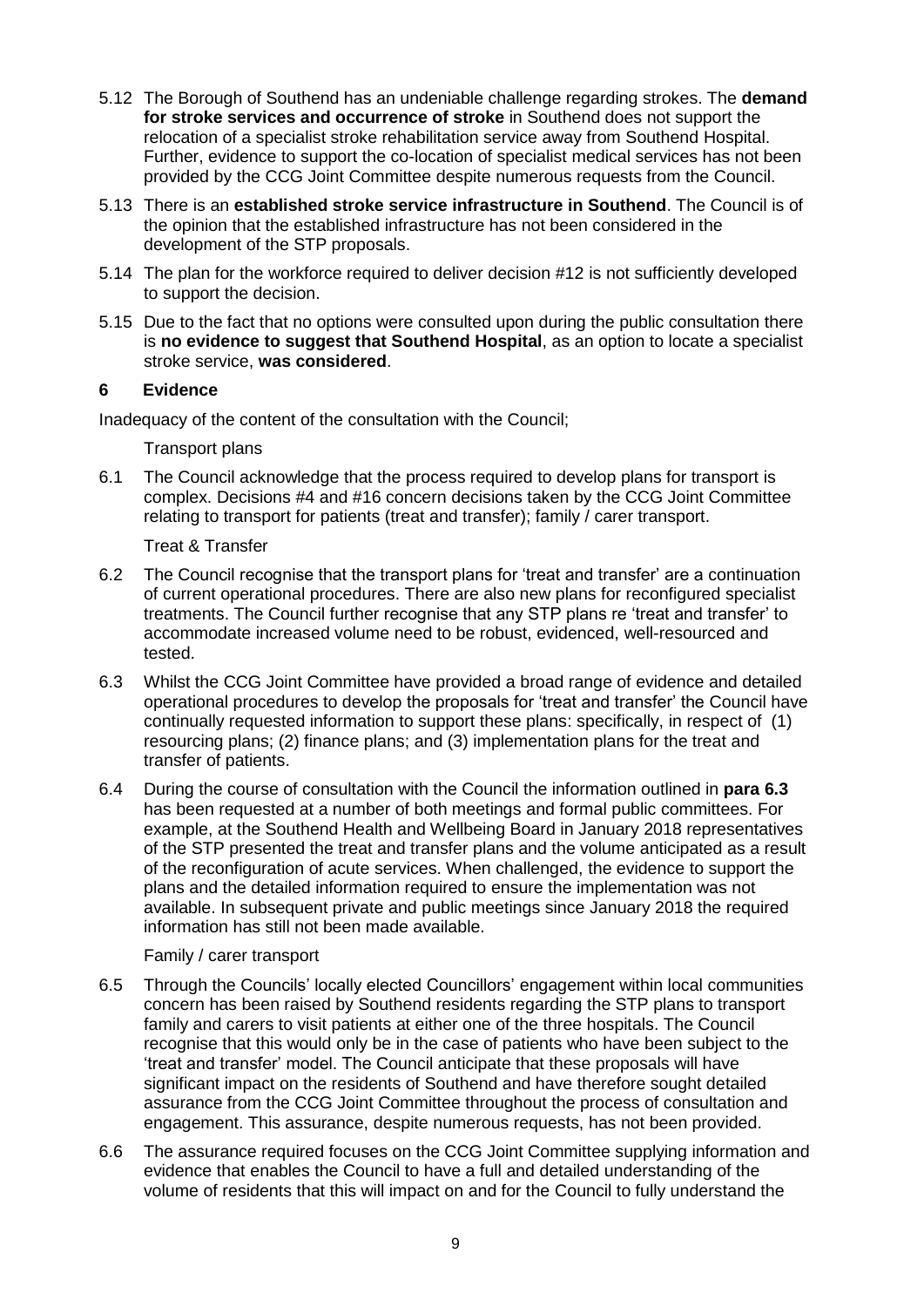STP detailed plan to deliver their proposals. To date and despite numerous requests, none of this information has been provided.

6.7 To help assure the Council a brief study and practical pilot was conducted during 2017; a member of staff was asked to make a number of journeys using public transport from both Southend Central bus station to Basildon Hospital (and return) and from Shoebury Town Centre to Basildon Hospital (and return). The journeys took place mid-morning and mid-afternoon. On both occasions each return journey took in excess of 4hrs.

#### Workforce proposals

- 6.8 From the outset of the STP (formerly the Essex Success Regime) the Council have underlined the need to have detailed proposals for workforce. The Council consider that these proposals underpin the entire STP. The proposals must be practical, deliverable and sustainable to ensure the reconfiguration of acute services, the transformation of primary care and the delivery of an out of hospital community model, can be realised.
- 6.9 Throughout the consultation with the Council workforce evidence has been requested to support the detailed implementation of the STP proposals. The information requested to support the consultation with the Council relates to;
	- the plans to recruit and retain the workforce required;
	- the plans required to sustain and skill the workforce required; and
	- the plans required to operate and manage services.

to deliver the plans for acute reconfiguration; transformation of primary care; and the development of the out of hospital community model.

#### Investment plan

6.10 The Council have regularly requested information to support decision #17 of the CCG Joint Committee. Specifically, the allocation of the circa £40M of capital investment earmarked for Southend Hospital. The Council have also requested the information regarding the detail of the disposal of assets noted under decision #17. This information has not been provided or made available during the process of consultation with the Council.

#### Implementation plan

6.11 Throughout the process of consultation both the Council and the CCG Joint Committee have acknowledged the complexity and planning required to implement the STP proposals. Through a number of formal meetings and committees the Council has requested the implementation plan being developed by the CCG Joint Committee. A review of the plan would help the Council to support the CCG Joint Committee decisions. This information has not been provided nor made available during the process of consultation with the Council.

#### Discharge and repatriation

6.12 The Council has consistently highlighted the challenges for discharge and repatriation to the CCG Joint Committee. For patients to be discharged efficiently a consistent repatriation process needs to be in place. Throughout the consultation with the Council the CCG Joint Committee have not addressed these concerns nor has information addressing these concerns been made available.

Zero options for consideration during public consultation

6.13 Throughout consultation with the Council no options have ever been provided by the CCG Joint Committee upon which the Council could be engaged and consulted with. From the outset the Council have made an offer to work in partnership with the STP to develop alternative options. This has included the Council suggesting a Council investment in a new, modern and fit for purpose facility, providing acute services for Southend which meets the changing and developing needs and aligns with the STP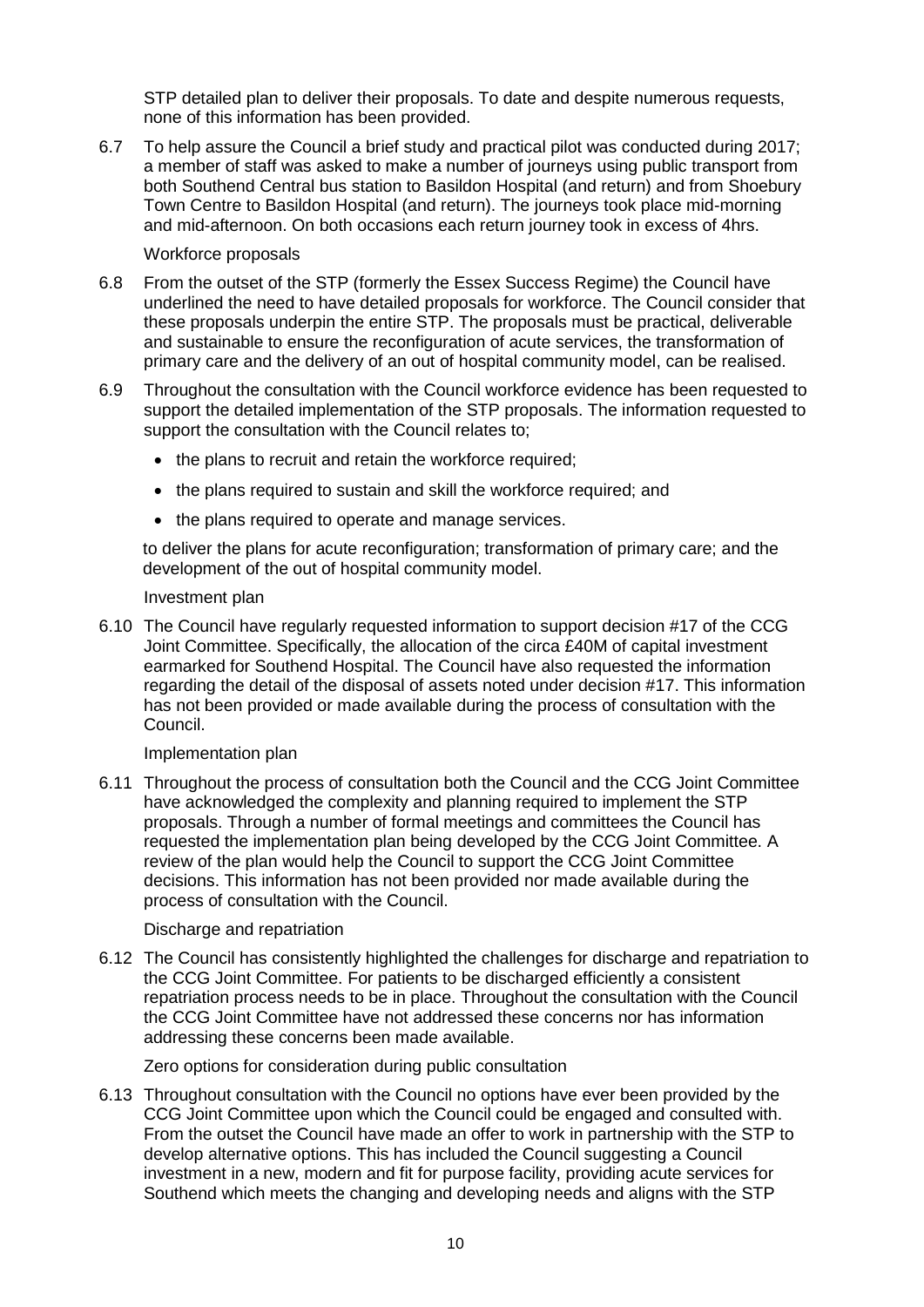direction of travel. Whilst the Council acknowledges that it is not 'best placed' (nor is it our role) to develop alternative options we consider that we have embraced this opportunity in the interests of delivering better outcomes for our residents. This would have enabled the development of a strong partnership, detailed and robust proposals.

### Lack of Clarity

- 6.14 There has been a perceived lack of clarity regarding both the decision making process and evidence to support decisions led by the CCG Joint Committee, which has manifested itself through**; inconsistency in accountability**; **disagreement from clinicians** regarding the proposals; and **inconsistent communications** from both the CCG Joint Committee and the Mid, Southend & Basildon Group Hospitals. For example;
	- the public events planned in Southend appeared to be disorganised and were ticketed which led to the perception that the CCG Joint Committee were not being inclusive throughout the process of public consultation;
	- at a public event in Southend the Interim Accountable Officer for Southend CCG made the statement that 'public consultation was not a referendum' leading to the perception by the Council that decisions had already been taken;
	- during the process of consultation with the Council the three NHS provider Trusts announced a merger of the three hospital Trusts which led to the perception that the CCG Joint Committee and provider Trusts were aligning themselves to deliver 'already' made decisions;
	- since the original inception of the STP (the Essex Success Regime) there have been five Accountable Officers at NHS Southend CCG which has led to the impression that there was inconsistency in accountability and responses to the Council's concerns; and
	- prior to public consultation and at a public event in Rochford the Senior Consultant at Southend A&E stated that 'the further patients had to travel, the more likely they would be to die' in reference to the planned reconfiguration of A&E services. Shortly after this statement the STP reversed their proposals to reconfigure the three A&E services. This led to the perception by the Council that other plans for the reconfiguration of acute services were not supported by clinicians and that the CCG Joint Committee were suppressing clinical concerns.

Decision #12 (stroke not in the interests of health services in Southend)

6.15 The decision to locate a specialist stroke service at Basildon Hospital that will provide intensive nursing and therapy is not in the interests of local Southend health services.

Decision #12 - background

- 6.16 The five principles consulted on included the principle that certain, more specialist, services which require an inpatient stay should be concentrated in one place, where this would improve care and chances of a good recovery.
- 6.17 This model / principle is supported by the East of England Clinical Senate who confirmed that the proposals for service change would deliver improvements to patient care. The proposals / service model developments for stroke services were developed by leading front-line consultants and have been recognised as improving the quality, outcome and safety of care.
- 6.18 Whilst it is recognised that specialist services, which require an inpatient stay, would benefit from being concentrated in one place there is no evidence to support the location of a number of the CCG Joint Committee decisions in Basildon. Specifically, decision #12 which refers to …

… 'the care for patients showing symptoms of a stroke continuing to be via the nearest A&E, where patients will be assessed, stabilised and treated, if clinically appropriate.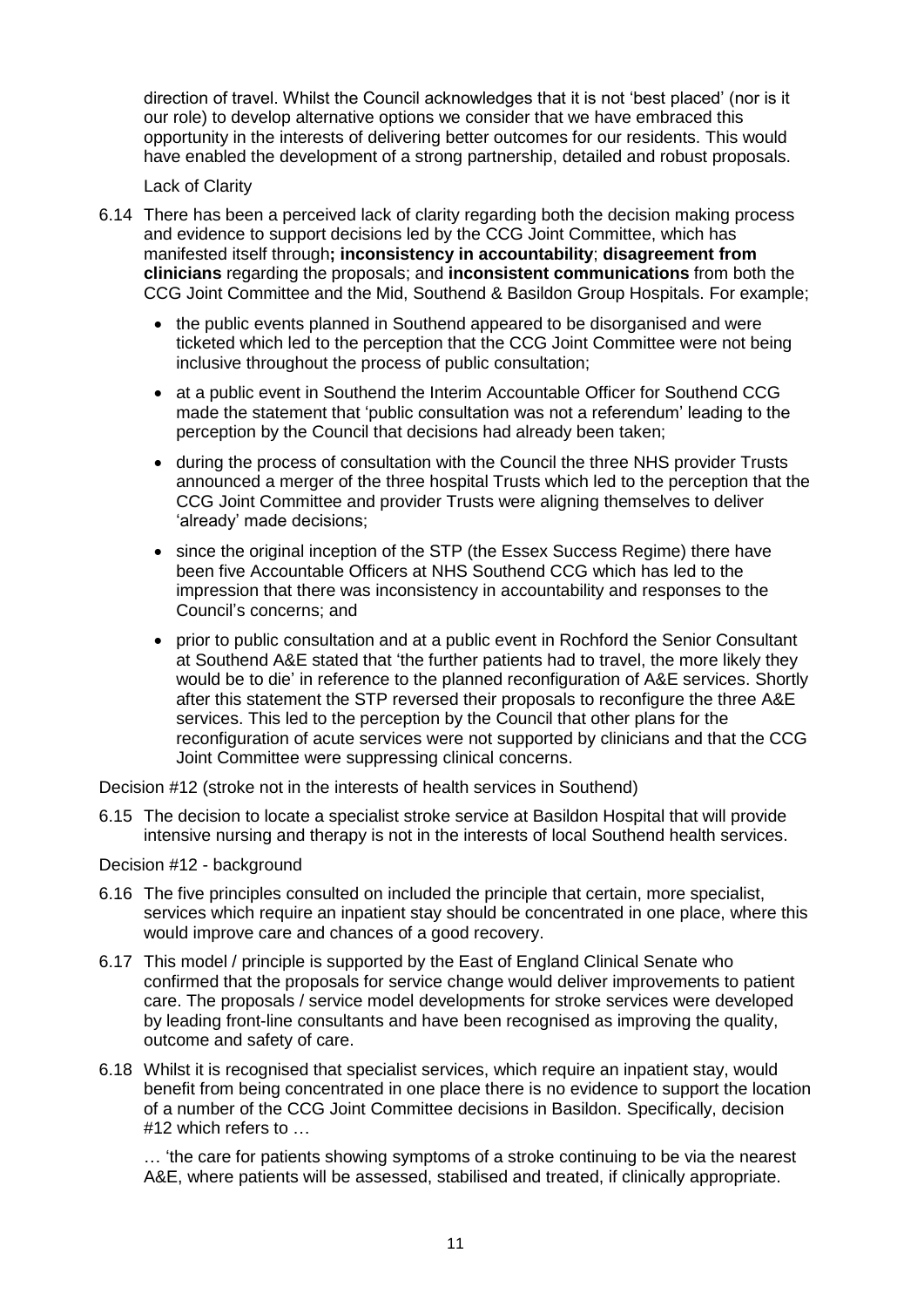Patients who have had a stroke will then transfer to Basildon Hospital for a short period of intensive nursing and therapy support'…

The decision further recognises that where a patient is confirmed as suffering from a bleed on the brain, they will continue to be transferred to a designated neuro unit, as now. The CCG Joint Committee strongly supported the ambition to develop a mechanical thrombectomy service but makes no recognition that a thrombectomy service (on a best endeavour approach) is currently provided from Southend Hospital.

- 6.19 The Council has publicly stated support for the clinically developed stroke model but have continually sought evidence to support the location of this model at Basildon Hospital.
- 6.20 Despite repeated requests from the Council (via Southend Scrutiny, JHOSC and Southend Health and Wellbeing Board) for evidence to support the locating of stroke rehabilitation services at Basildon Hospital no evidence has ever been provided.
- 6.21 During the course of public consultation locally elected Councillors from all political groups from the Council visited the stroke unit at Southend Hospital to discuss the STP proposals.
- 6.22 The Councillors left the visit very clear that a model had been developed between the lead consultants for each acute site that places the patient at the centre. The immediate and timely hyperacute clinical intervention is paramount to the delivery of a successful model. The fast reaction of the model to identify patients with strokes (using hyperacute imaging), the ability to quickly identify the cause of the stroke and hyperacute clinical intervention delivered thereafter are all primary considerations of the model.
- <span id="page-11-0"></span>6.23 The resourcing of the hyperacute clinical intervention model was also a topic of conversation and Dr Guyler (Lead Consultant for Stroke Medicine) outlined the required resource at each site for the model to function effectively. This included a medical hyperacute assessment team 24/7 (incorporating 6 nurses and 6 doctors), a CT scanner 24/7 and an MRI scanner 24/7, all at each hospital site. Clare Panniker (Chief Executive Mid, Southend and Basildon Hospital Group) confirmed to the Councillors and assured the meeting that the STP proposals were committed to resourcing each site appropriately as defined by the model Dr Guyler outlined.
- 6.24 The decision for the reconfiguration of stroke services and development of a hyperacute clinical intervention model is supported with clinical evidence. However, the rationale to incorporate a specialist stroke unit at Basildon Hospital, where patients will receive a short period of intensive nursing and therapy is unclear and not documented in the CCG Joint Committee Decision Making Business Case.
- 6.25 The Council acknowledge that The Stroke Association supports the proposals for stroke services as agreed by the CCG Joint Committee. In summary, The Stroke Association specifically supports the development of the model outlined in the CCG Decision Making Business Case. The Stroke Association further supports the development of a specialised stroke service which will provide intensive nursing and therapy. Whilst the report supports the development of the specialist service at Basildon Hospital the Stroke Association were not asked to appraise any alternatives, nor is it clear that any alternatives were appraised by the CCG Joint Committee. For example, the Stroke Association were not requested to comment on whether or not the specialist stroke service should be based at Southend.

### Strokes in Southend

6.26 Southend has the highest number of strokes (within the STP footprint) per 1,000 population over the age of 65. The data (17/18) shows that the Southend rate is 7.5 which is significantly higher than Basildon and Mid Essex. Not only does Southend have the highest rate of strokes within the STP, the rate has been steadily increasing (15/16, 16/17 & 17/18) as compared to Basildon and Mid Essex which have been steadily decreasing or remaining constant.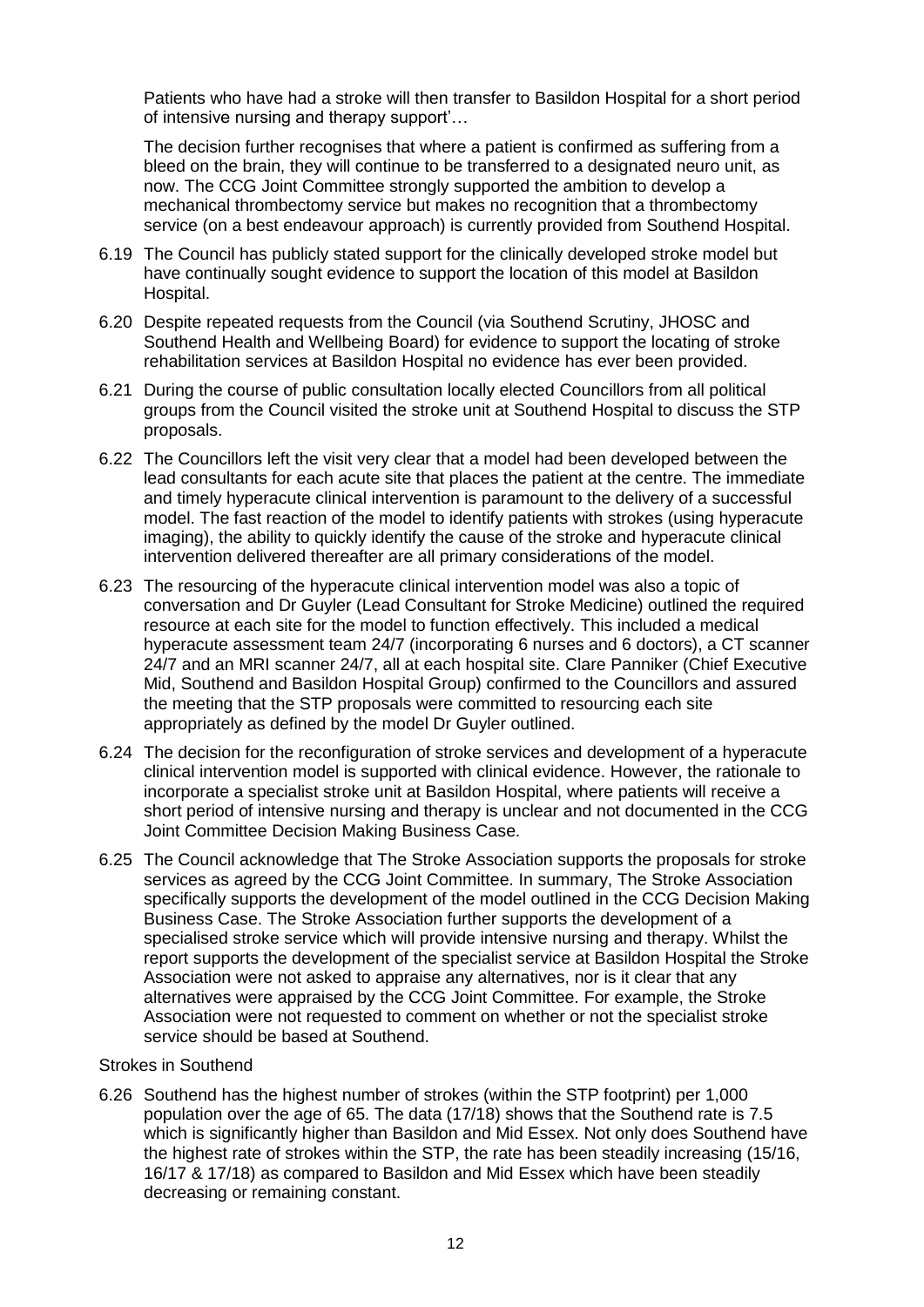6.27 Stroke admissions for Southend Hospital have been steadily increasing year on year, growing from 694 (14/15) to 734 (16/17). This equates to Southend Hospital admitting circa 14 stroke cases per week as compared to circa 11 per week each for both Broomfield and Basildon Hospitals, taken from 16/17 data.

### Established infrastructure

- 6.28 Southend Hospital is audited by the Sentinel Stroke National Audit Programme (SSNAP). The most recent audit demonstrates that all three acute hospitals in the Mid and South Essex STP are delivering similar patient outcomes. The evidence and rationale to support the locating of a Specialist Stroke service at Basildon Hospital is not available and raises questions as to why the locating of Specialist Stroke service at Southend Hospital has been overlooked.
- 6.29 Southend has an international airport and a Medical Technical campus which would allow Southend Hospital to attract research funding. It is unclear whether or not this issue has been considered in the CCG Joint Committee decision making process. In addition, Southend Hospital have consistently demonstrated leadership with regards to the development of stroke services, for example; a mobile stroke unit and a best endeavour thrombectomy service.

### **Workforce**

- 6.30 Both the CCG Joint Committee and the Council have recognised the significant challenge associated with workforce which will need to be addressed to enable the successful implementation of the STP.
- 6.31 Despite numerous requests from both JHOSC and the Council the detailed workforce information which is required to provide assurance has not been provided by the CCG Joint Committee. As noted in **para [6.23](#page-11-0)**, the Chief Executive of Mid, Southend and Basildon Hospital Group confirmed to the Council's locally elected Councillors that resourcing for the clinical hyperacute intervention model (both at local sites and specialist stroke services) would be made available. To date, neither the JHOSC nor the Council have received any information to provide assurance that this commitment is robust.
- 6.32 By creating a specialist stroke service evidence suggests that lives will be saved and disabilities will be reduced. Access to and availability of a specialist stroke workforce continues to be a problem for delivering high quality evidence based stroke care. The British Association of Stroke Physicians has stated 'Clinical developments in UK stroke services have overtaken the specialist resource needed to support them'. The creation of a specialist stroke service (irrespective of location) will allow for the existing specialist workforce in Mid and South Essex STP to be used more effectively to provide evidence based interventions that save lives and reduce disabilities.
- 6.33 Additionally, there is no published evidence that addresses the workforce challenges that would be created as a result of the additional transport requirement (patient, friends, family, carer etc.) following the implementation of specialist stroke services at Basildon Hospital.

Southend as an option was not considered

- 6.34 Throughout the numerous engagement events held between Southend and the STP requests were made for the rationale and evidence base that supported the location of a specialist stroke service, providing intensive nursing and therapy support, at Basildon Hospital. The evidence base that supports the CCG Joint Committee decision has never been made available to either Officers or Councillors at Southend.
- 6.35 The limited evidence that has been published in the CCG Joint Committee Decision Making Business Case indicates that there are clinical connections between a cardio thoracic centre and stroke services. The clinical evidence to support this has not been made available.